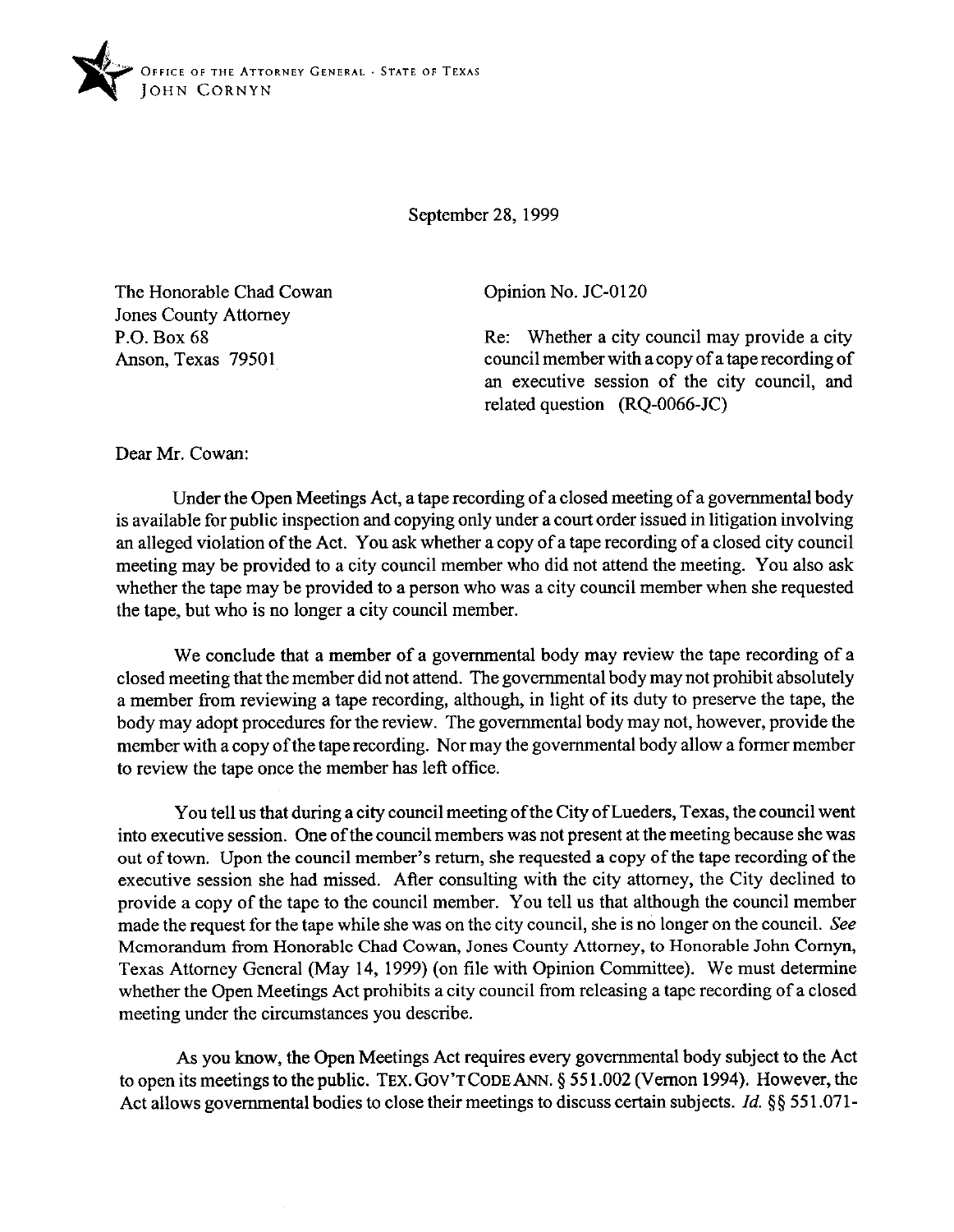.085 (Vernon 1994 & Supp. 1999). When a closed meeting is allowed, as a general rule the governmental body must keep either a certified agenda or make a tape recording of the meeting. *Id.*  5 55 1.103 (Vernon 1994). The governmental body must preserve the agenda or tape for at least two years after the date of the meeting. *Id.* § 551.104(a). "The certified agenda or tape of a closed meeting is available for public inspection and copying only under a court order issued" in litigation involving an alleged violation of the Act. *Id.* § 551.104(c). Any person who knowingly discloses the certified agenda or tape recording to a member of the public in violation of the Act commits an offense and is subject to criminal and civil penalties. *Id. 5 55* 1.146.

In Attorney General Opinion DM-227, this office concluded that a governmental body may allow a member of the governmental body who participated in a closed session to review the tape recording of the session in which the member participated. See Tex. Att'y Gen. Op. No. DM-227 (1993) at 2. The opinion explained that in prohibiting the release of a certified agenda or tape recording of a closed meeting, the Open Meetings Act speaks in terms of release *to the public.* "In our opinion, a member of a governmental body who participated in a closed meeting may review the certified agenda or tape recording of a closed meeting without such review constituting a release to the public." *Id.* 

Attorney General Opinion DM-227 also concluded that while a governmental body may allow a member to review a certified agenda or tape recording of a closed meeting, it is not required to do so. "Given the purpose of the certified agenda or tape recording, and given the governmental body's statutory duty to preserve the certified agenda or tape recording as evidence in the event of litigation, we believe that each governmental body is authorized to decide for itselfwhether to permit a member who has participated in a closed meeting to review the certified agenda or tape recording of that meeting as well as the procedure for allowing such a review." *Id.* The opinion said that if the governmental body chooses to allow members to review the materials, it should adopt, in open meeting, a procedure for doing so. *Id.* In other words, Attorney General Opinion DM-227 concluded that while it would not be a violation of the Open Meetings Act for a governmental body to allow one of its member to review the certified agenda or tape recording of a closed meeting, the body could prohibit a member from doing so.

We agree with the conclusion in Attorney General Opinion DM-227 that the release of a tape recording or certified agenda to the member of the governmental body is not a release to the public in violation of the Open Meetings Act. While Attorney General Opinion DM-227 reached this conclusion with respect to a member who had participated in the closed meeting, we think the same reasoning applies to a member who did not attend the closed meeting. Neither type of disclosure constitutes a release of information to the public as prohibited by the Act. See **TEX. GOV'T CODE ANN.** §§ 551.104(c), .146(a) (Vernon 1994). Accordingly, we conclude that it is not a violation of the Open Meetings Act to allow a member of a governmental body who did not participate in a closed meeting to review the certified agenda or tape recording of the meeting.

We disagree, however, with the conclusion in Attorney General Opinion DM-227 that a governmental body may prohibit a member from reviewing a certified agenda or tape recording. In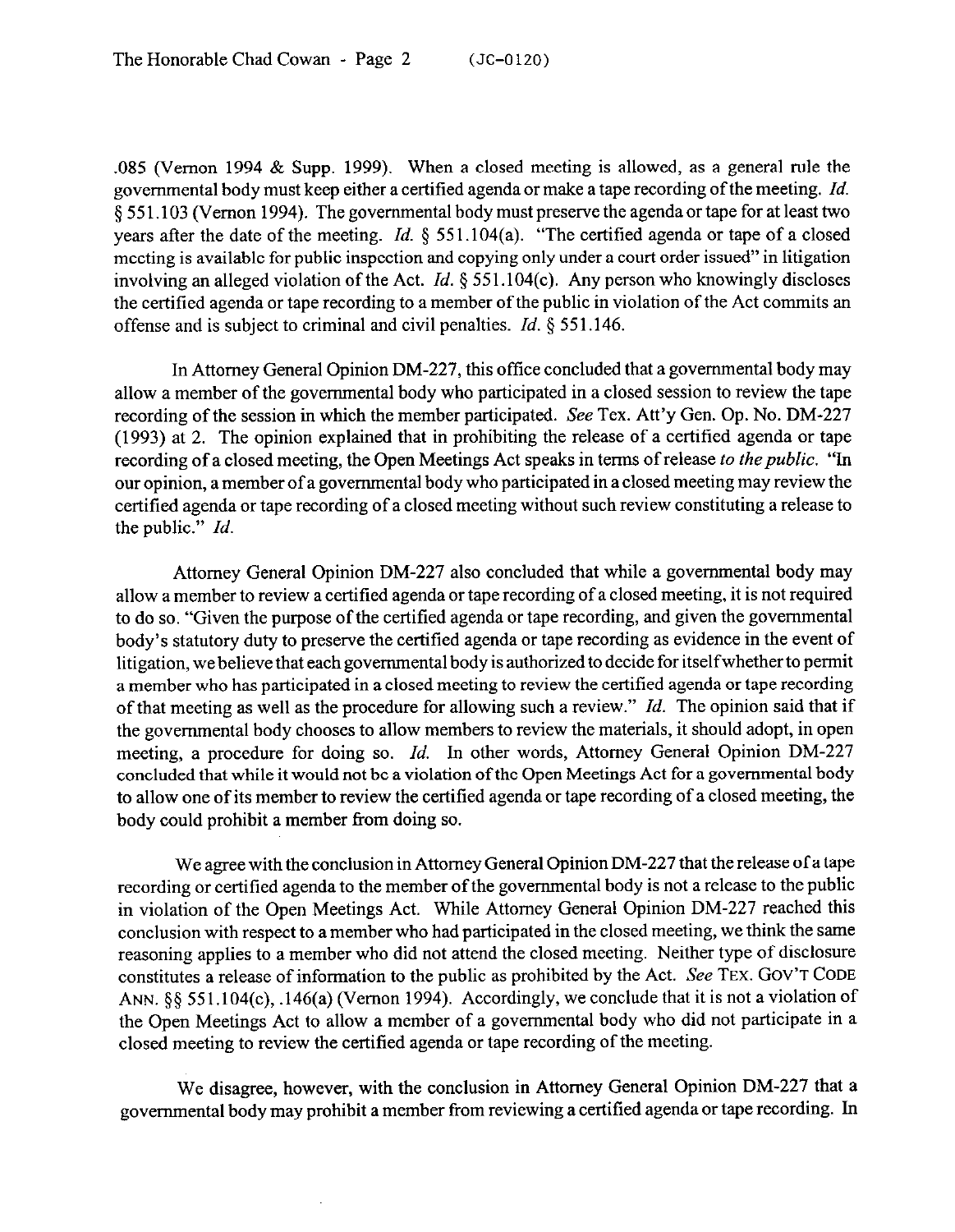our view, access to the records is a necessary part of the member's fulfillment of his or her duties. A governmental body cannot adopt a policy that prevents a member of the body from performing the duties of office.

Courts and this office have recognized in other contexts that a governmental body may not prevent one or some of its members from performing his or her duties absent authority for doing so. For example, in *Garcia v. Angelini,* the court was faced with a situation in which two factions of a school district board of trustees were in dispute with one another. *Garcia Y. Angelina,* 412 S.W.2d 949, 951 (Tex. Civ. App.--Eastland 1967, no writ). After a particularly contentious meeting, one group of trustees barred the other group from attending future meetings of the board, alleging that the barred members had resigned. The court held that, because the barred members had not resigned, one group of the board "had no power to prohibit or bar [the other group] from attending and participating in meetings and proceedings of the school board in their official capacity." *Id.* 

In Attorney General Opinion JM-119, this office considered whether a community college district board of trustees could release to an individual trustee documents that were not subject to release under the Open Records Act. Like the Open Meetings Act, the Open Records Act proscribes the release of certain information to the public. The opinion concluded that "when a trustee of a community college district, acting in his official capacity, requests information maintained by the district, he is not a member of the 'public' for purposes of the Open Records Act." Tex. Att'y Gen. Op. No. JM-119 (1983) at 2. Instead, because the board of trustees is responsible for maintaining the records of the college district, "it logically follows that a member of that board has an inherent right of access to such records, at least when he requests them in his official capacity." *Id.* at 3. "Without complete access to district records, such trustee could not effectively perform his duties." *Id.* 

Subsequent opinions of this office have aftirmed the principle laid out in Attorney General Opinion JM-119. See Tex. Att'y Gen. LO-98-033, at 2 (concluding that member of governmental body may review certified agenda and tape recording); LO-93-69, at 5-6 (concluding that member of Texas Board of Medical Examiners has right of access to agency personnel and investigative files); LO-88-103, at 3 (concluding that majority of state board could not prohibit a member from viewing information available to the entire board and necessary for the member to discharge her duties).

While no Texas court that we know of has directly addressed the issue of a public officer's right of access to the records of his office, the courts of at least one other state have recognized this inherent right. In a New York case, a majority of a local board of education directed board employees to withhold certain information from other board members, limiting release to what the majority felt the other members needed to know. A board member sought to compel release of the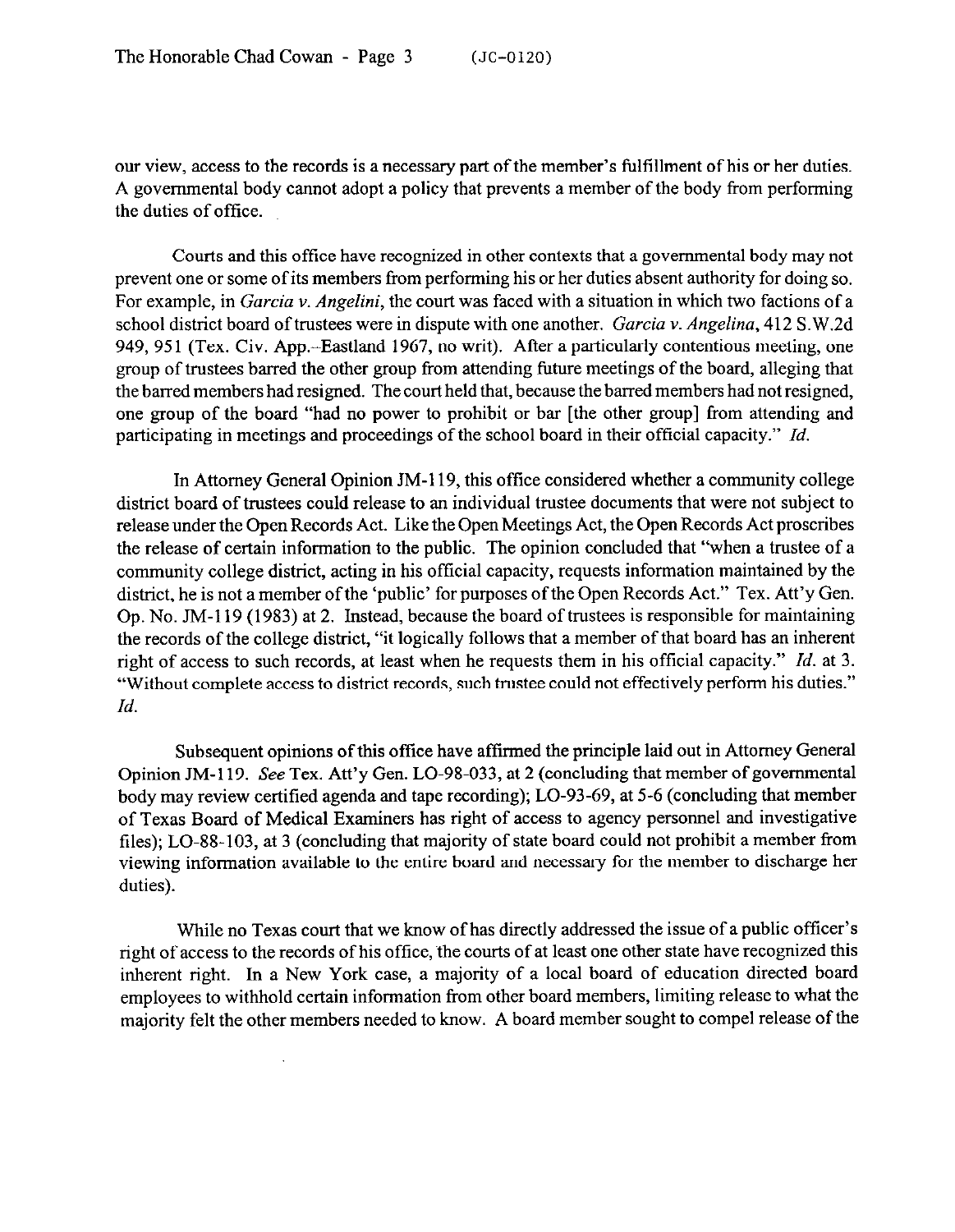information. The court agreed, citing the member's right of access to all records of the board in order to perform his duties:

> A member of a Board of Education has broad supervisory responsibility over the expenditure of district funds and the efficiency of the school system. He is elected to act upon behalf of the people and to do this he must have full information concerning the whole operation, in the absence of statute or rule of the Commissioner of Education to the contrary. He is presumed to be as trustworthy with information pertaining to the District and its work  $\dots$ . All records, except any specifically restricted by statute or duly adopted rule of the Commissioner of Education, must be made open for inspection by a member of the Board of Education.

> The Court is of the opinion that the majority members of the Board of Education may not, by resolution or otherwise, restrict this right of every board member to be fully acquainted with the records and business of the district.

*King v. Ambellan,* 173 N.Y.S.2d 98, 100 (N.Y. Sup. Ct. 1958)

This principle was affirmed in another New York case, in which a public library trustee sought access to the office files and records of the library. *Gorton v. Dow*, 282 N.Y.S.2d 841 (N.Y. Sup. Ct. 1967). The court said: "It is axiomatic that a trustee of a municipal corporation, having the ultimate responsibility over the affairs of the corporation, has an absolute right to inspect the records maintained by that corporation." *Id.* at 842 (citation omitted). While a trustee could have access to the records, the board could adopt reasonable regulations with respect to that access, "as long as such regulations do not impede, hinder or unduly delay an inspection ofrecords by a trustee." *Id.* at 844. "Some reasonable regulation is not only proper, but indispensable.  $\ldots$ . Records must be preserved. They should not be allowed off the premises." *Id.* at 843.

In Texas, under the Open Meetings Act, a governmental body is responsible for preparing and preserving the certified agenda or tape recording of a closed session. **TEX. GOV'T CODE ANN.**   $\S$ § 551.103(a), .104(a) (Vernon 1994). It is conceivable that the performance of these duties might call for a member's review of the certified agenda or tape recording. Thus it follows that a member of the governmental body must be allowed access to the materials in order to fulfill the member's duty to prepare and preserve them. Access need not be limited, however, to purposes relating to duties under the Open *Meetings* Act. In our view, the general responsibilities of a public official encompass access to the records of the office.

We recognize that certified agendas and tape recordings are not part of a governmental body's general records, nor are they intended to serve as the official record or minutes of a closed meeting. Instead, they are required by statute to be created and preserved for the specific purpose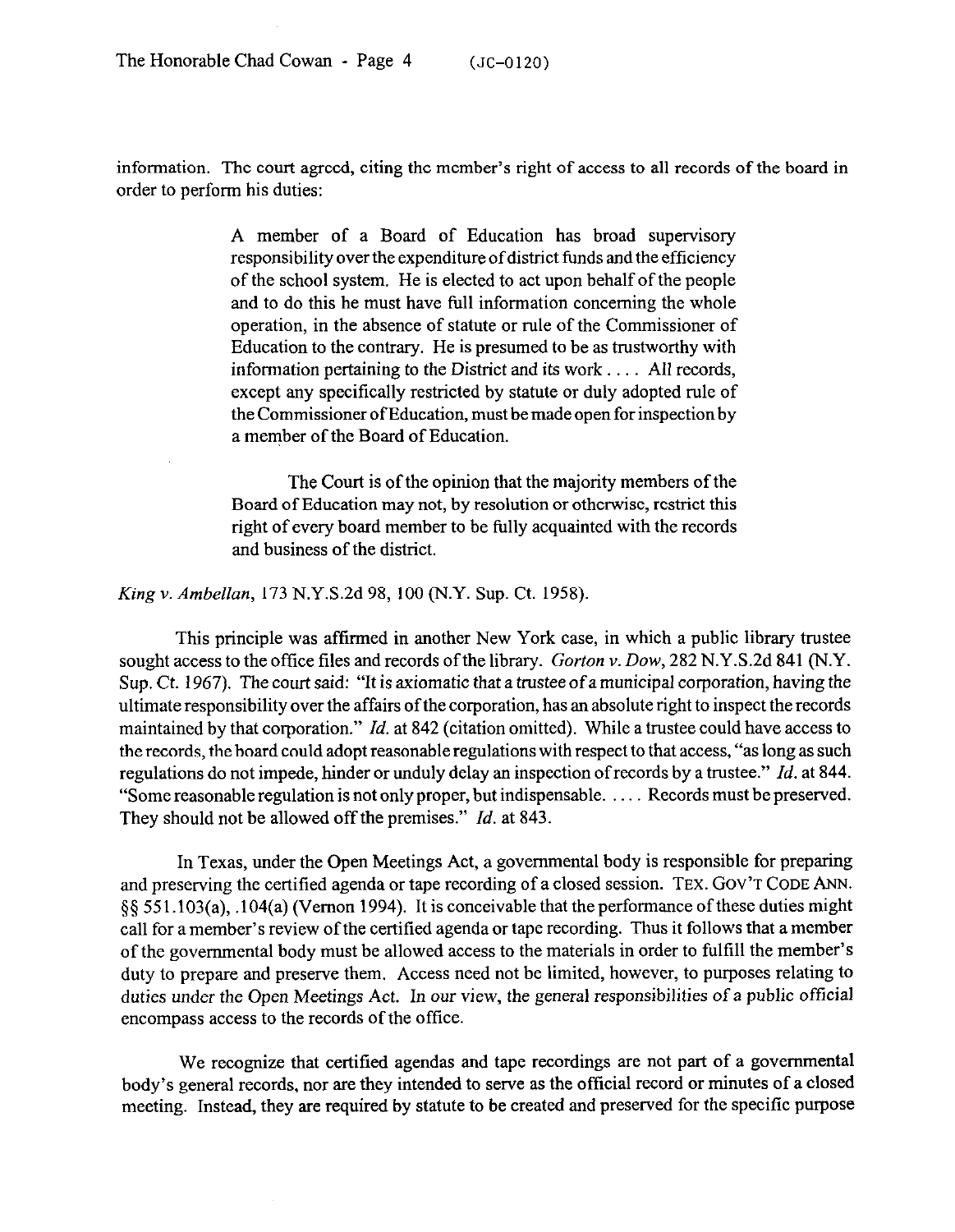of serving as evidence in any litigation involving an alleged violation of the Open Meetings Act. Id. § 551.104. Certified agendas and tape recordings are to be preserved and made available for public inspection only under a court order after an inspection by the court that must be *in camera. Id.* Even the attorney general lacks authority to review certified agendas or tapes of executive sessions to determine compliance with the Open Meetings Act. See Tex. Att'y Gen. ORD No. 495 (1988) at 4-5.

However, we do not find our conclusion to be inconsistent with the Open Meeting Act's prohibition only on release of the information *to the public*. Furthermore, we think it is a logical corollary to the duty of the members of a governmental body to create and preserve the records in accordance with the Act. The members remain subject to the penalties of the Act if they fail to preserve the agenda as required or if they allow the records to be released to the public. See **TEX.**  GOV'T CODE ANN. §§ 551.141, .142, .146 (Vernon 1994). For this reason, we think a governmental body may and should adopt procedures for reviewing the records that will ensure their preservation and confidentiality.

Accordingly, we conclude that a member of a governmental body may review the certified agenda or tape recording of a closed meeting, whether or not the member participated in the meeting. A governmental body may adopt a procedure for reviewing the materials, in light of its duty to preserve the materials and of the penalties for not doing so. But it may not absolutely prohibit review of the records by a member of the body. Attorney General Opinion DM-227 is overruled to the extent it concludes that a governmental body could adopt a policy prohibiting a member of the body from reviewing the certified agenda or tape recording of a closed meeting.

While a member of a governmental body may review the tape recording of a closed session, in no event may the member receive a copy of the tape recording for his or her own use. In Attorney General Letter Opinion No. 98-033, this office explained that the statutory provisions governing the release of closed meeting tapes imply that no release not authorized by the statute is permitted:

> Few items under the control of a governmental body are hedged about with such statutory deference as the certified agenda/tape recording of an executive session. It is specifically required to be "preserved" for at least two years, and it may be made available to the public only under court order. Section 55 1.104 itself seems to contemplate but a single copy: "A governmental body shall preserve the certified agenda or tape recording of a closed meeting." (Emphasis added). Furthermore, were a governmental body to permit one board member to copy the recording, it could hardly deny any member the right to do so, and the risk of unauthorized release may be expected to increase exponentially with each duplication. In our opinion, the legislature was simply too careful in drafting section 551.104 to permit us, or any governmental body, to imperil its directive by authorizing such a casual and ill-considered release. If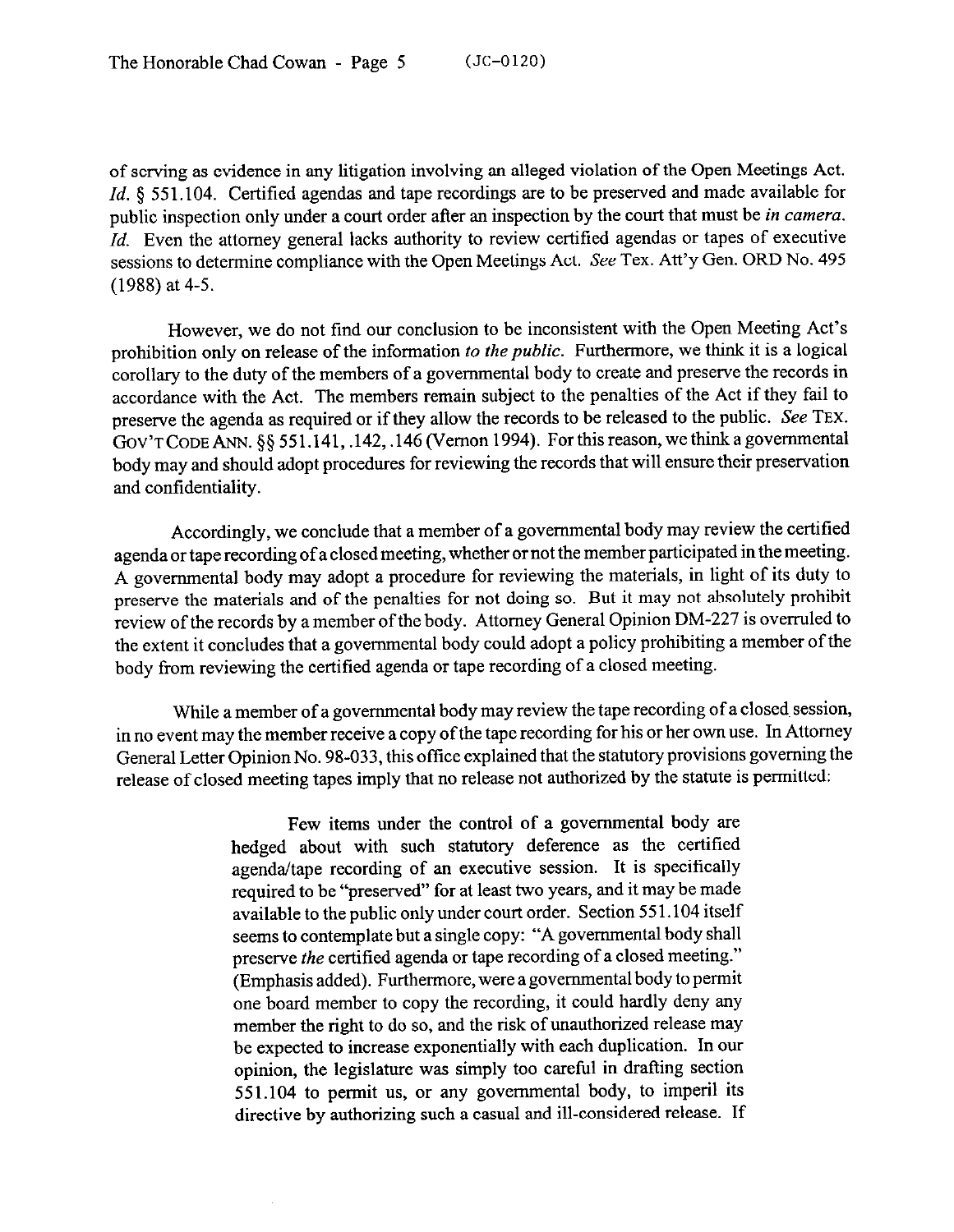the legislature had intended to allow members of a governmental body to copy a tape recording of an executive session, we believe it would have expressly authorized them to do so, subject to precise restrictions on use and dissemination of the copies.

Tex. Att'y Gen. LO-98-033, at 2-3 (footnote omitted). Thus, the city council could not have provided the council member with a copy of the tape recording of the closed meeting.

Finally, the tape recording of a closed session may not be reviewed by a member of a governmental body once the member has left office, even ifthe request was made before the member left office. Once a member of a governmental body leaves office, she becomes a member of the public and she has no more need for access to the records in order to fulfill her public duties. Under the Open Meetings Act, a tape recording of a closed meeting may be released to the public only under a court order. TEX. GOV'T CODE ANN. § 551.104(c) (Vernon 1994). Accordingly, the city council may not allow the person who missed a closed meeting of a city council to review the tape recording of the meeting now that she is no longer a city council member.